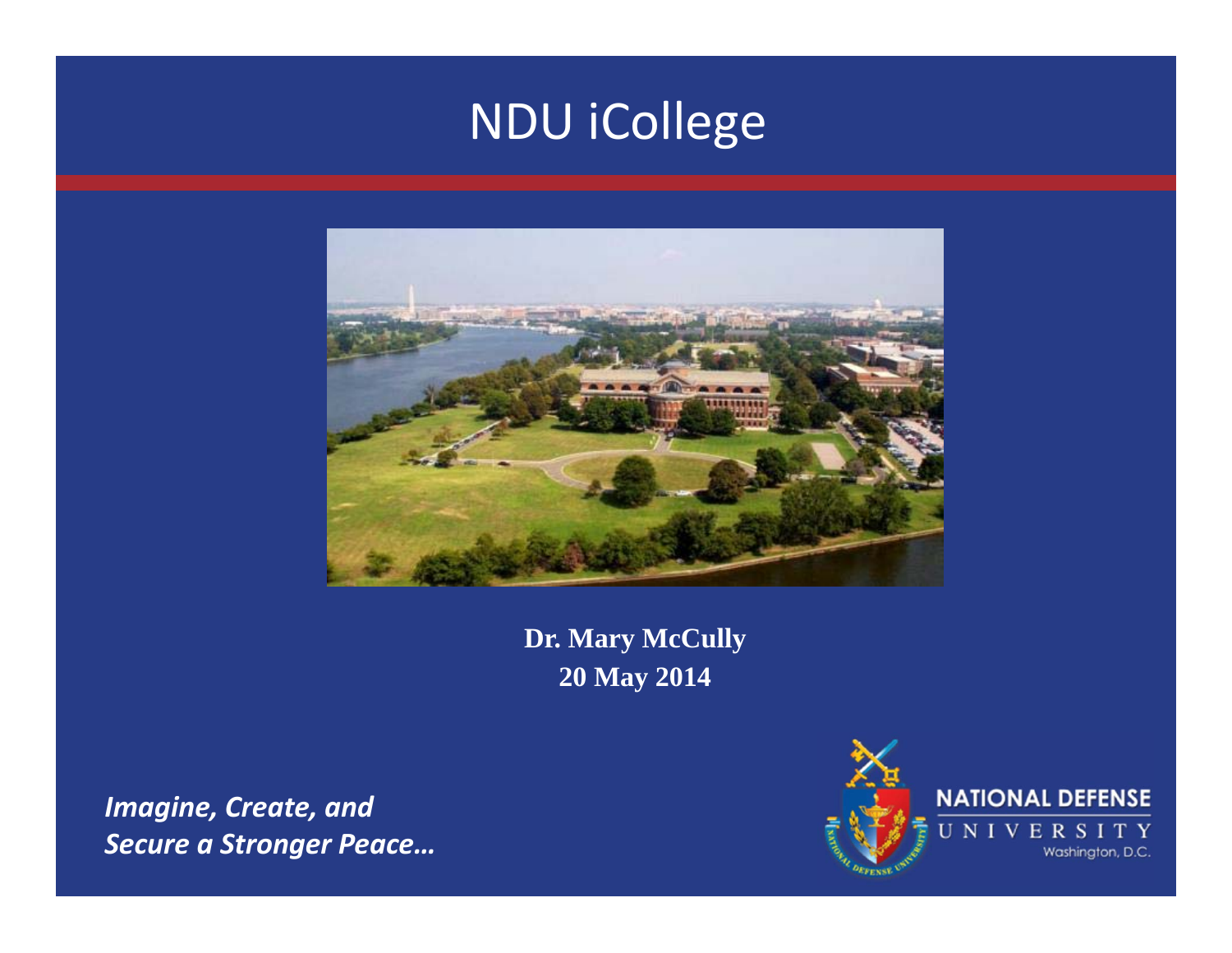

## Mission and Vision



# **NDU Mission**

NDU supports the joint warfighter by providing rigorous JPME to members of the US Armed Forces and select others in order to develop leaders who have the ability to operate and creatively think in an unpredictable and complex world.

# **iCollege MISSION**

The NDU Information Resources Management College (NDU iCollege) prepares military and civilian leaders to optimize information technology management and secure information dominance within cyberspace.

# **VISION**

The global hub for educating, informing, and connecting Information Age leaders.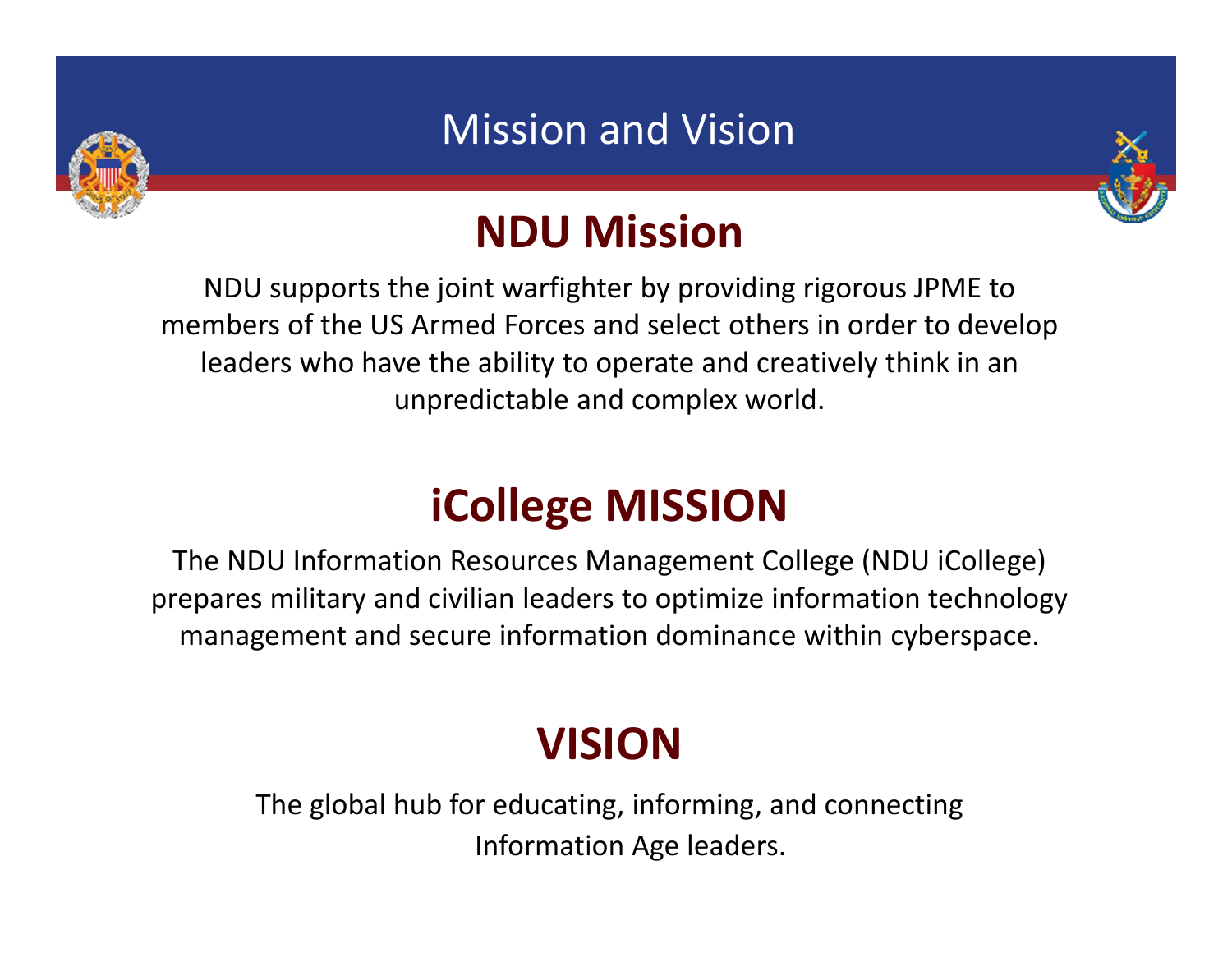## iCollege Focus





**Information, IT, Cyber and Financial Management forMid to Senior government Leaders/Decision Makers**



**Information Component of National Power**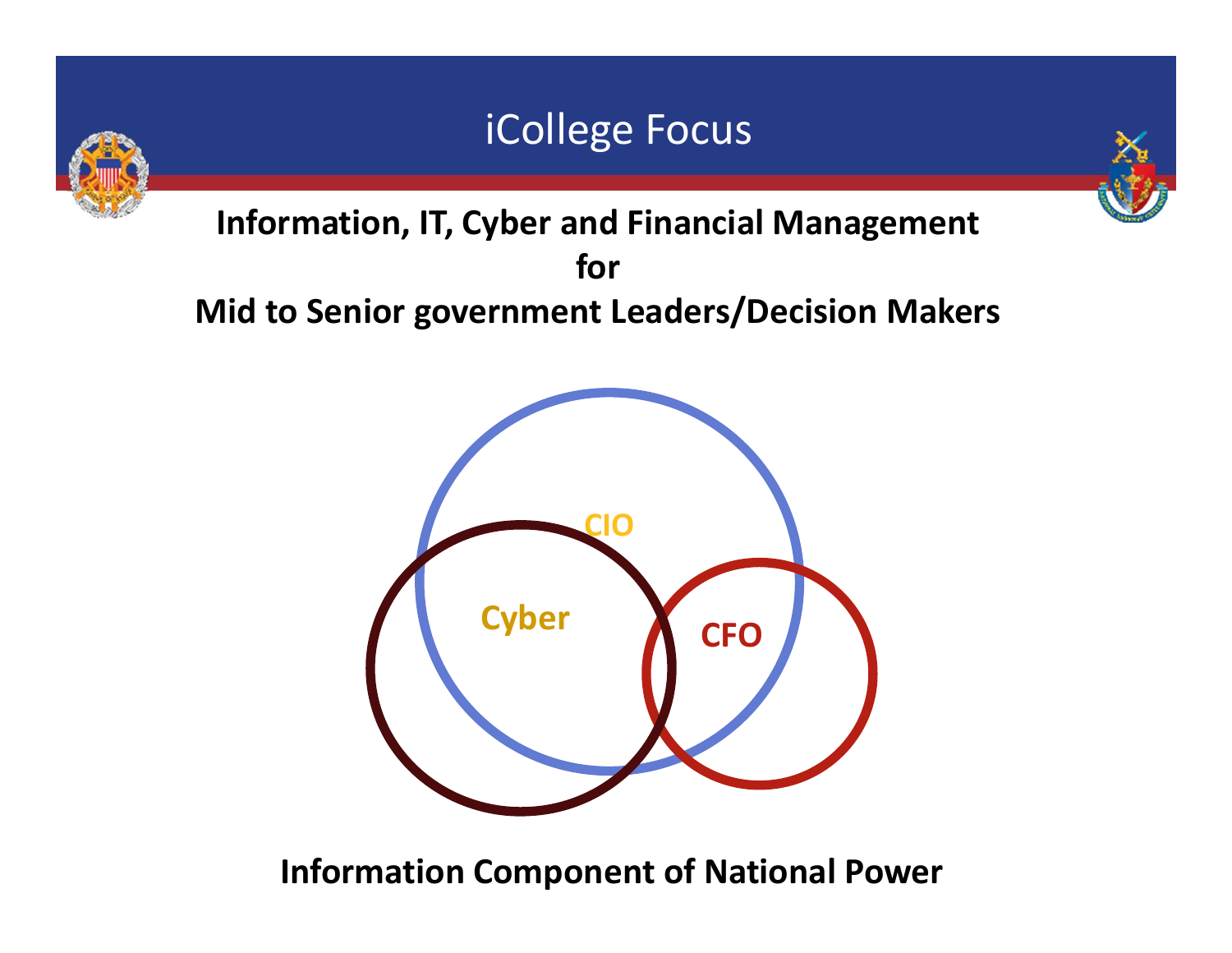# iCollege Niche



### **iCollege is NOT**

- •Technical School
- •Just for "Geeks"

## **iCollege does prepare graduates to**

- •Understand the security environment and the contribution of the instruments of national power
- •Shape tomorrow by understanding and leveraging commander's intent and key information and IT enablers
- •Lead, anticipate, and respond to change
- •Recognize and manage risk amidst uncertainty
- $\bullet$ Effectively communicate with leaders and decision makers
- $\bullet$  Make ethical decisions based on the shared values of the Profession of Arms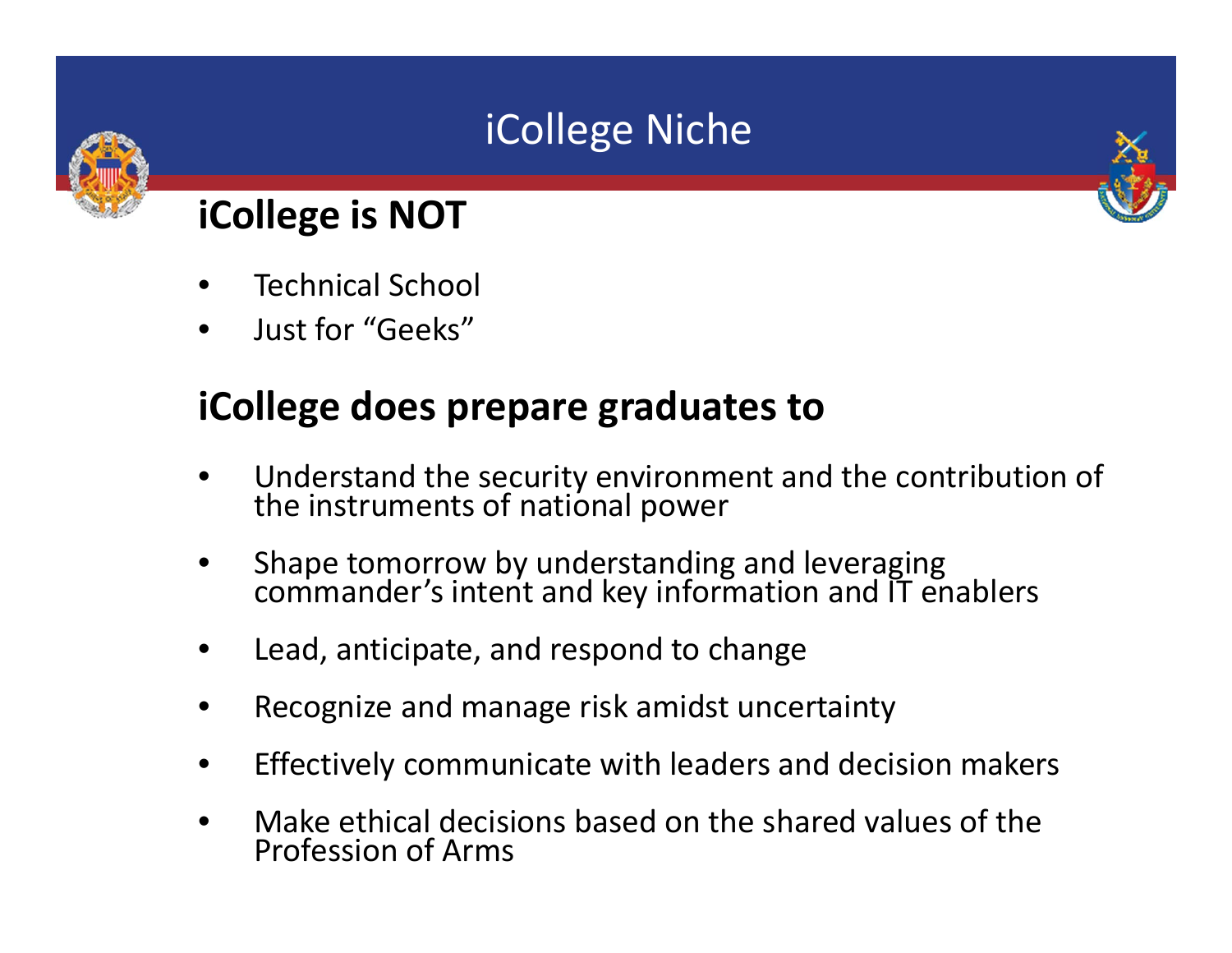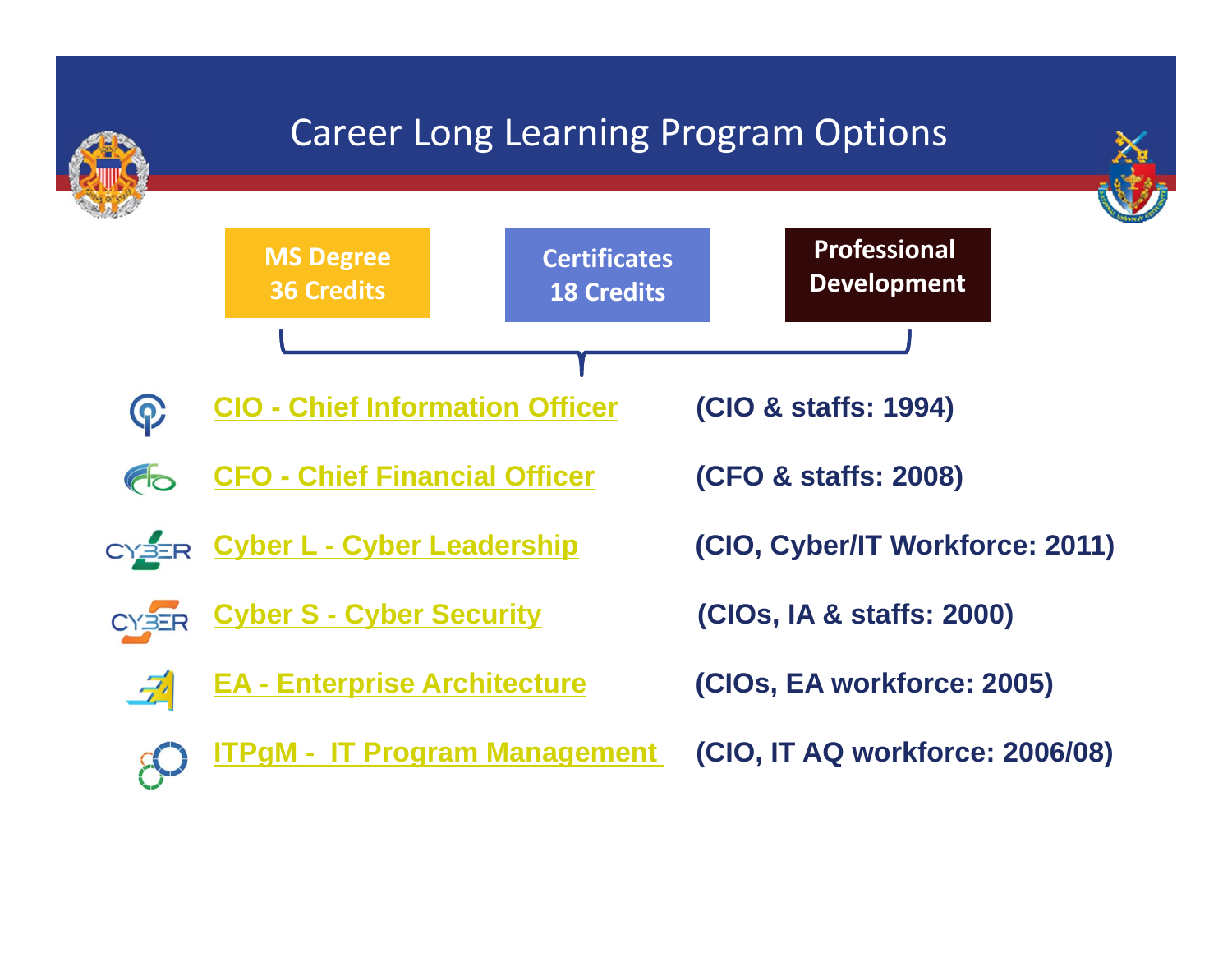# Flexible Learning Options to Meet Learner's Ops Tempo & Education Needs

#### *On ‐line, On ‐campus or On ‐site Full or Part time*

|                                                                                                                                                                                                                                                                       |                                                                                                                                                                                                                                                                                                                                                              | <b>Educating</b>                                                                                                                                                                                   |                                                                                                                                                                                                                         | <b>Informing</b>                                                                                                                                                                                                                                                                                                             | <b>Connecting</b>                                                                                                                                                                             |  |
|-----------------------------------------------------------------------------------------------------------------------------------------------------------------------------------------------------------------------------------------------------------------------|--------------------------------------------------------------------------------------------------------------------------------------------------------------------------------------------------------------------------------------------------------------------------------------------------------------------------------------------------------------|----------------------------------------------------------------------------------------------------------------------------------------------------------------------------------------------------|-------------------------------------------------------------------------------------------------------------------------------------------------------------------------------------------------------------------------|------------------------------------------------------------------------------------------------------------------------------------------------------------------------------------------------------------------------------------------------------------------------------------------------------------------------------|-----------------------------------------------------------------------------------------------------------------------------------------------------------------------------------------------|--|
| <b>Full-Time</b><br><b>Advanced Management</b><br>Program (AMP)<br><b>CIO Certificate</b>                                                                                                                                                                             | <b>Full-Time</b><br><b>Cyber Leader</b><br>M.S. Degree<br><b>Potential JPME</b>                                                                                                                                                                                                                                                                              | <b>Courses at</b><br><b>Fort McNair &amp;</b><br><b>Combatant Commands</b>                                                                                                                         | On-Line<br><b>Distributed Learning</b><br><b>Courses</b>                                                                                                                                                                | <b>Capacity Building</b>                                                                                                                                                                                                                                                                                                     | Conferences,<br>Symposia, &<br><b>Special Events</b>                                                                                                                                          |  |
| 14 weeks at<br>➤<br><b>NDU Ft McNair</b><br>Offered fall and<br>➤<br>spring<br>Cohort<br>➤<br>Courses + field<br>studies<br>DoD civilian and<br>$\blacktriangleright$<br>military,<br>Government,<br>interagency,<br>international,<br>and private<br>sector students | 10 months at<br>$\triangleright$<br><b>NDU Ft McNair</b><br>Aug start; Jun<br>➤<br>graduation<br>Cohort<br>$\blacktriangleright$<br>$\triangleright$<br>Courses across<br>$NDU + field$<br>studies<br>DoD civilian and<br>military,<br>Government,<br>interagency,<br>international,<br>and private<br>sector students<br><b>NDU Scholar</b><br>➤<br>Program | eResident<br>➤<br>1 week online<br>lesson<br>$\ddot{}$<br>1 week face-<br>⋗<br>to-face<br>interactive<br>seminar<br>$+$<br>3 weeks to<br>⋗<br>complete<br>synthesis and<br>academic<br>assignments | 12 weeks online<br>➤<br><b>Interactive Seminar</b><br>based<br>Team work and<br>individual<br>assignments<br>Global, 24/7 access<br>➤<br>Frequent requests for<br>➤<br>demonstrations of<br>model and best<br>practices | Tailored<br>➤<br>workshops (NDU<br>or on site)<br><b>Emerging Leader</b><br>➤<br>programs<br>Teach in US<br>➤<br><b>CYBERCOM</b> and<br><b>AFIT courses</b><br>Teach AF Cyber<br>➤<br>400<br><b>Subject Matter</b><br>➤<br>Expertise<br>Faculty scholarly<br>publications and<br>presentations<br>Summer<br>➤<br>Internships | $\blacktriangleright$<br>Conferences<br>and symposia<br>➤<br>Networking<br>with experts,<br>leaders, and<br>NDU alumni<br>Career long<br>➤<br>learning events<br>for NDU alumni<br>and others |  |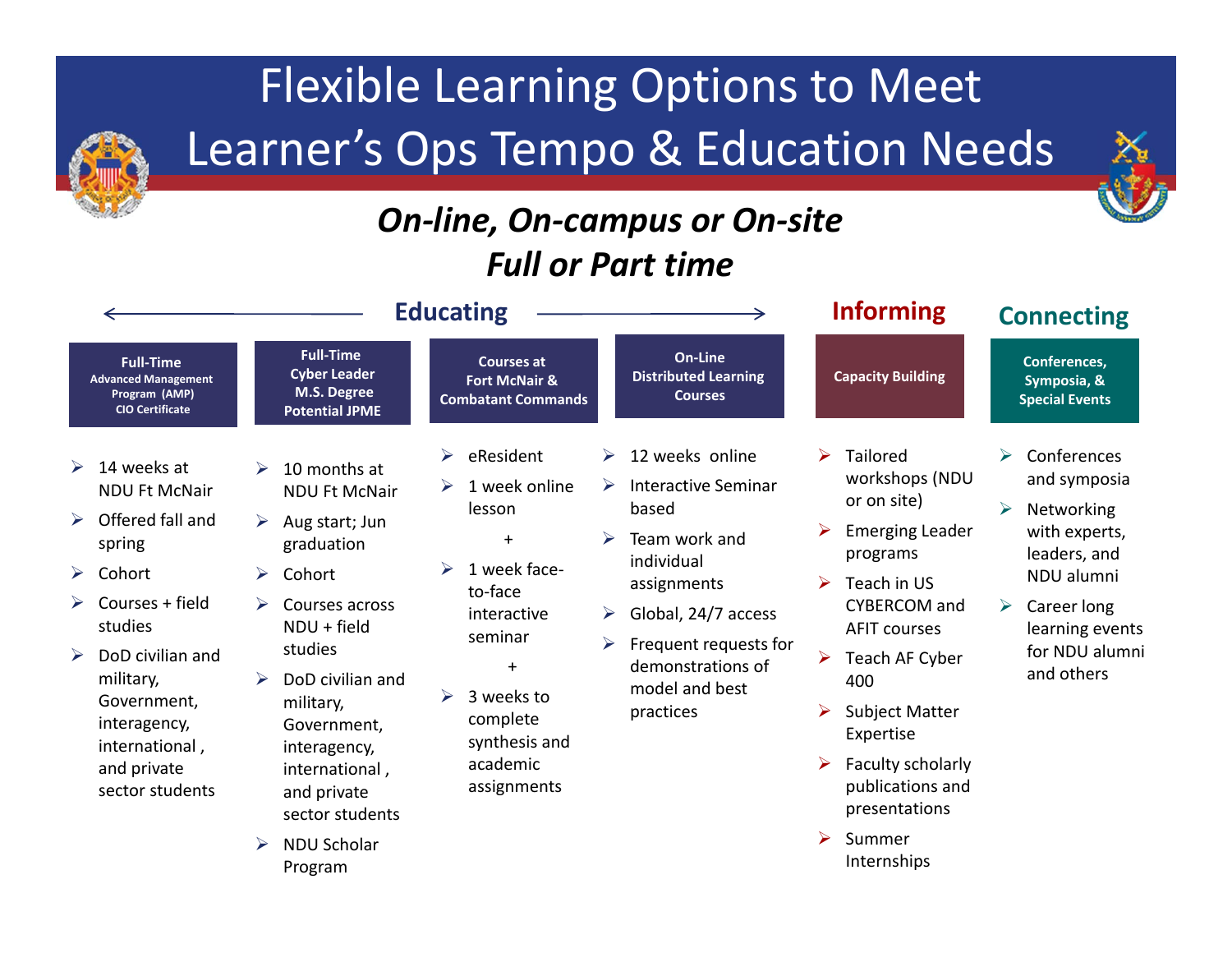

# iCollege Students



| Program                            | <b>DoD</b><br><b>Civilian</b> | <b>Military</b> | International<br><b>Officers</b> | <b>Non-DoD Federal</b><br><b>Agency</b> | <b>Private</b><br><b>Sector</b> | <b>Total</b> | <b>Grads</b><br>to Date |
|------------------------------------|-------------------------------|-----------------|----------------------------------|-----------------------------------------|---------------------------------|--------------|-------------------------|
| Govt Information Leader M.S.       | 210                           | 90              | $\mathbf{1}$                     | 34                                      | $\overline{4}$                  | 339          | 118                     |
| <b>Chief Information Officer</b>   | 242                           | 125             | 12                               | 57                                      | 10                              | 446          | 2213                    |
| <b>Chief Financial Officer</b>     | 57                            | 30              |                                  | 10                                      | 1                               | 98           | 56                      |
| Cyber Leadership                   | 51                            | 26              |                                  | 11                                      | 1                               | 89           | $\mathbf 0$             |
| <b>Cyber Info Security Officer</b> | 119                           | 56              |                                  | 28                                      | $2^{\circ}$                     | 205          | 150                     |
| Cyber-Security 4011                | 143                           | 71              | $\mathbf{1}$                     | 34                                      | 4                               | 253          | 1277                    |
| Cyber-Security 4012/15/16          | 113                           | 60              | $\mathbf{1}$                     | 27                                      | 3                               | 204          | 356                     |
| Architect                          | 79                            | 40              |                                  | 26                                      | $\overline{7}$                  | 152          | 94                      |
| <b>Enterprise Architect</b>        | 37                            | 16              |                                  | 8                                       | $\overline{3}$                  | 64           | 10                      |
| IT Program Management              | 39                            | 15              |                                  | 12                                      |                                 | 66           | 6                       |
| Chief Technology Officer*          | 13                            | 6               | $\mathbf 1$                      | $\overline{2}$                          |                                 | 22           | 4                       |
| Government Strategic Leader*       | 96                            | 53              |                                  | 18                                      | $\overline{3}$                  | 170          | 35                      |
| Information Operations*            | 4                             | $\mathbf{1}$    |                                  | $\mathbf{1}$                            |                                 | 6            | $\mathbf{1}$            |
| IT Project Management*             | 54                            | 32              |                                  | 16                                      | 5                               | 107          | 101                     |
| <b>Grand Total</b>                 | 1257                          | 621             | 16                               | 284                                     | 43                              | 2221         | 4421                    |

\* Enrollment closed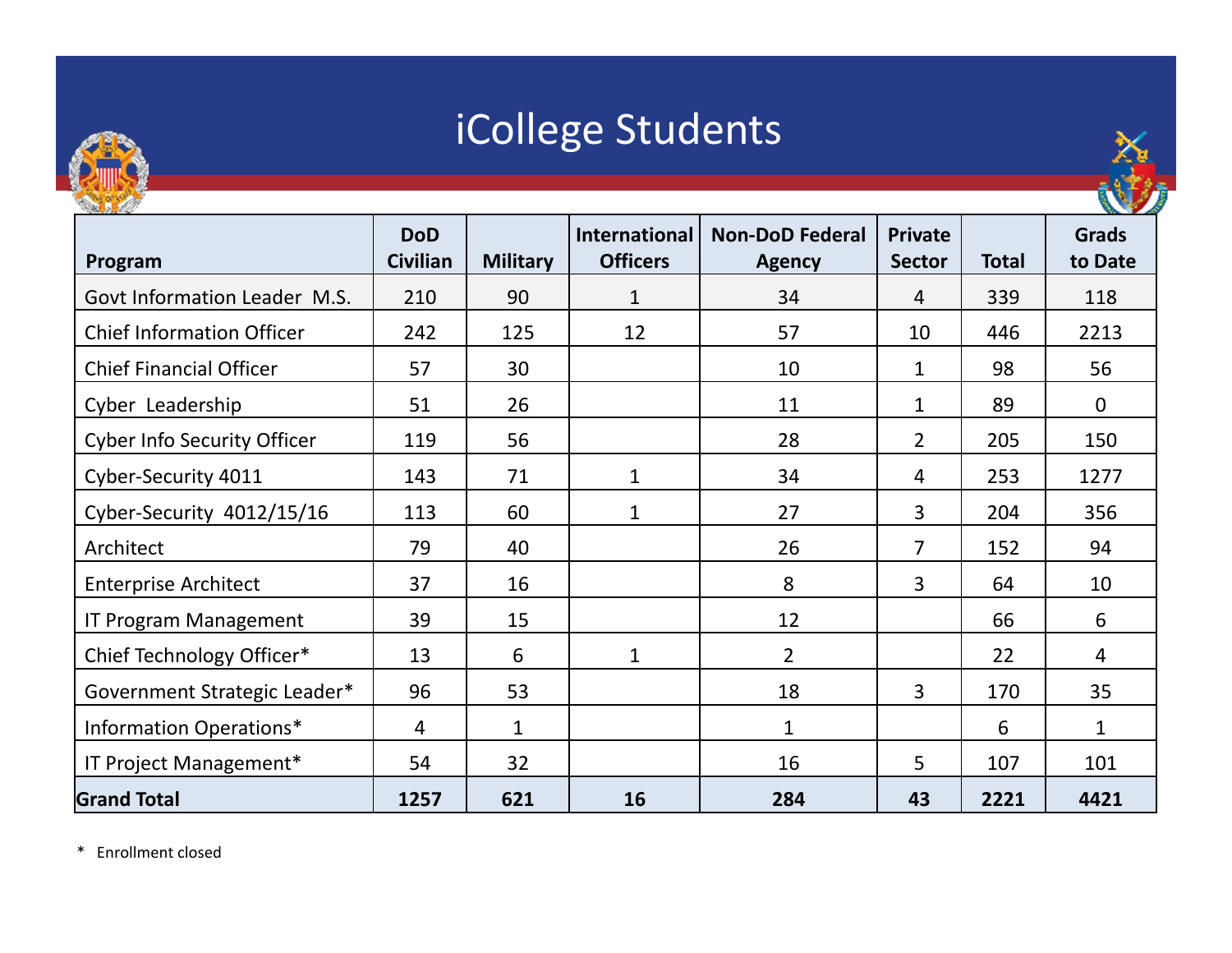# Private Sector Partnerships



- **Best Practices**
- **Lab Equipment**
- **Field Studies**
- **Guest Speakers**
- **Students**
- $\frac{1}{2}$ **Conference Participation**

- • **Local DC Relationships:**
	- • **Google, Cisco, Sprint, Edge Technologies, LM, Marriott, Armedia, Decision Lens, Vion, EMC, KPMG, Kearney & Co., PWC, AFCEA (non profit)**
- • **Seattle Domestic Field Studies:**
	- • **Boeing, Costco, REI, Microsoft, University of Washington, Seattle Childrens' Hospital, City of Seattle (IT Dept)**
- $\bullet$  **San Francisco Domestic Field Studies:**
	- • **Google, Apple, Prezi, Ideo, Lucid, Splunk, NexGate, University of California San Francisco, City of San Francisco (IT Dept)**